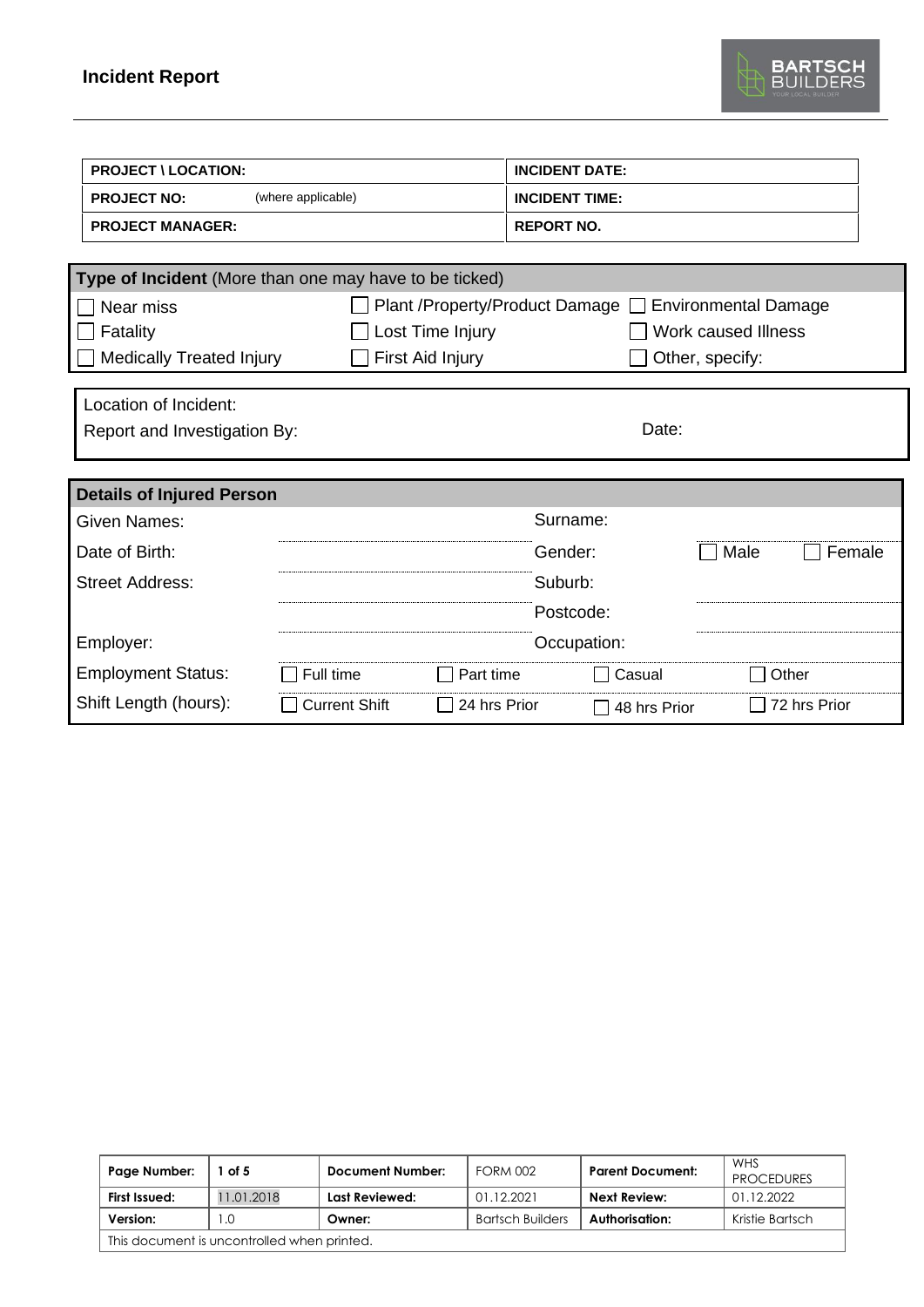## **Incident Report**



|                | <b>Mechanism of Injury</b> (Please tick appropriate box/es) |           |                                                          |           |                                                  |                 |                                  |
|----------------|-------------------------------------------------------------|-----------|----------------------------------------------------------|-----------|--------------------------------------------------|-----------------|----------------------------------|
|                | $\Box$ 01 Falls from heights                                | $\Box$ 07 | L/Term exposure to sound                                 | □ 13      | Exposure to radiation                            |                 | $\Box$ 19 Slide or cave-in       |
| $\Box$ 02      | Falls from same level                                       | $\Box$ 08 | Exposure of var. in pressure                             |           | $\Box$ 14 Contact with chemical                  |                 | $\Box$ 20 Vehicle accident       |
| $\Box$ 03      | Hitting object/s                                            | $\Box$ 09 | Repetitious movements                                    | $\Box$ 15 | L/Term contact chemical                          | $\Box$ 21       | Other mechanisms                 |
| $\Box$ 04      | Exposure to vibration                                       | $\Box$ 10 | Other muscular stress                                    | I 16      | Other contact chemical                           |                 | $\Box$ 22 Unspecified mechanisms |
| $\Box$ 05      | Hit by moving object/s                                      | $\Box$ 11 | Contact with electricity                                 | 1117      | Contact biological factors                       |                 |                                  |
|                | $\Box$ 06 Exposure to sudden sound                          |           | $\Box$ 12 Exposure to heat or cold                       | $\Box$ 18 | Exposure to mental stress                        |                 |                                  |
|                | Nature of Injury (Please tick appropriate box/es)           |           |                                                          |           |                                                  |                 |                                  |
|                | □ 01 Fractures                                              | $\Box$ 06 | Internal chest                                           | I 11      | Foreign body eye, ear, nose □ 16 Multiple Injury |                 |                                  |
|                | $\Box$ 02 Fractures of vertebral col.                       | $\Box$ 07 | Traumatic amputation                                     | $\Box$ 12 | <b>Burn</b>                                      | $\sqcup$ 17     | Damage to artificial aids        |
| $\square$ 03   | Dislocation                                                 | $\Box$ 08 | Open wounds                                              | $\Box$ 13 | Injury to spine, cord, nerves                    | $\Box$ 18 Other |                                  |
|                | $\Box$ 04 Sprains and strains                               | $\Box$ 09 | Superficial injury                                       | $\Box$ 14 | Poisoning or toxic effects                       |                 |                                  |
|                | $\Box$ 05 Intracranial injury                               | $\Box$ 10 | Contusion with intact skin                               | $\Box$ 15 | Effects of weather, air                          |                 |                                  |
|                |                                                             |           | Body Location of Injury (Please tick appropriate box/es) |           |                                                  |                 |                                  |
| $\Box$ 01 Eye  |                                                             | $\Box$ 05 | Neck                                                     | $\Box$ 09 | Hands / fingers                                  | $\Box$ 13       | Multiple locations               |
| $\Box$ 02 Ear  |                                                             | $\Box$ 06 | <b>Back</b>                                              | $\Box$ 10 | Hips / legs                                      | $\Box$ 14       | Unspecified                      |
| $\square$ 03   | Face                                                        | $\Box$ 07 | Trunk                                                    | l i 11    | Feet / toes                                      |                 |                                  |
| $\Box$ 04 Head |                                                             | $\Box$ 08 | Shoulders / arms                                         | $\Box$ 12 | Internal organs                                  |                 |                                  |
|                | <b>Treatment</b>                                            |           |                                                          |           |                                                  |                 |                                  |
| $\Box$ Nil     |                                                             |           | <b>First Aid</b>                                         |           | Doctor Only                                      |                 | Hospital as Inpatient            |

| Page Number:                                | 2 of 5    | Document Number: | <b>FORM 002</b>         | <b>Parent Document:</b> | <b>WHS</b><br><b>PROCEDURES</b> |  |
|---------------------------------------------|-----------|------------------|-------------------------|-------------------------|---------------------------------|--|
| First Issued:                               | 1.01.2018 | Last Reviewed:   | 01.12.2021              | <b>Next Review:</b>     | 01.12.2022                      |  |
| Version:                                    | .0        | Owner:           | <b>Bartsch Builders</b> | Authorisation:          | Kristie Bartsch                 |  |
| This document is uncontrolled when printed. |           |                  |                         |                         |                                 |  |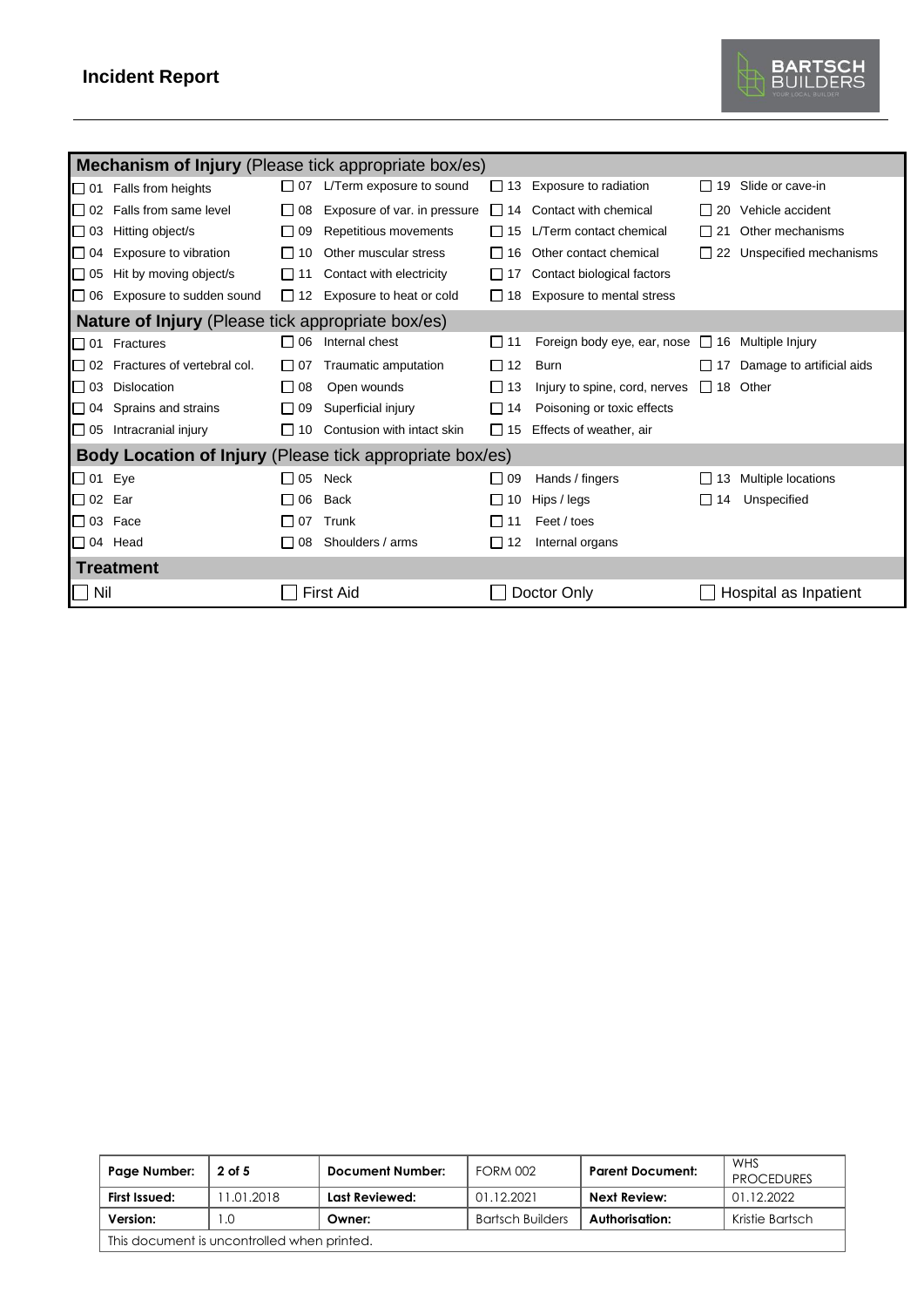

## **SECTION 1. WHAT LED UP TO THE INCIDENT** (Describe the situation & events preceding the incident)

**SECTION 2. DESCRIBE THE INCIDENT** (Description of the actual incident / accident)

**SECTION 3. LIST THE ELEMENTS INVOLVED IN THE INCIDENT** People **-** List each person directly involved and any witnesses Equipment - List each piece of plant/ equipment Environment - List the physical surroundings People: Equipment: **Environment** 

| <b>SECTION 4. RESULTS OF INVESTIGATION</b><br>(attach photographic evidence and or sketch):<br>۰ |               |                           |                       |  |  |  |
|--------------------------------------------------------------------------------------------------|---------------|---------------------------|-----------------------|--|--|--|
| Had the person attended the Pre-start Meeting:                                                   | Yes           | No.<br>$\blacksquare$     | N/A                   |  |  |  |
| Was the person Site Inducted:                                                                    | Yes<br>$\sim$ | No.<br>$\blacksquare$     | N/A<br>$\Box$         |  |  |  |
| Had the person signed onto the relevant SWMS / JSEA:                                             | Π Yes         | No                        | $\Box$ N/A            |  |  |  |
| Was the correct PPE being worn:                                                                  | Yes           | No.<br>$\blacksquare$     | N/A<br>$\blacksquare$ |  |  |  |
| Was the person correctly trained for the task:                                                   | ∩ Yes         | <b>No</b><br>$\mathsf{L}$ | $\neg$ N/A            |  |  |  |
|                                                                                                  |               |                           |                       |  |  |  |
| <b>Contributing Factors to the Incident:</b>                                                     |               |                           |                       |  |  |  |
|                                                                                                  |               |                           |                       |  |  |  |
|                                                                                                  |               |                           |                       |  |  |  |
|                                                                                                  |               |                           |                       |  |  |  |
|                                                                                                  |               |                           |                       |  |  |  |

| Page Number:                                | 3 of 5    | Document Number: | <b>FORM 002</b>         | <b>Parent Document:</b> | <b>WHS</b><br><b>PROCEDURES</b> |  |  |
|---------------------------------------------|-----------|------------------|-------------------------|-------------------------|---------------------------------|--|--|
| First Issued:                               | 1.01.2018 | Last Reviewed:   | 01.12.2021              | <b>Next Review:</b>     | 01.12.2022                      |  |  |
| Version:                                    | .0        | Owner:           | <b>Bartsch Builders</b> | Authorisation:          | Kristie Bartsch                 |  |  |
| This document is uncontrolled when printed. |           |                  |                         |                         |                                 |  |  |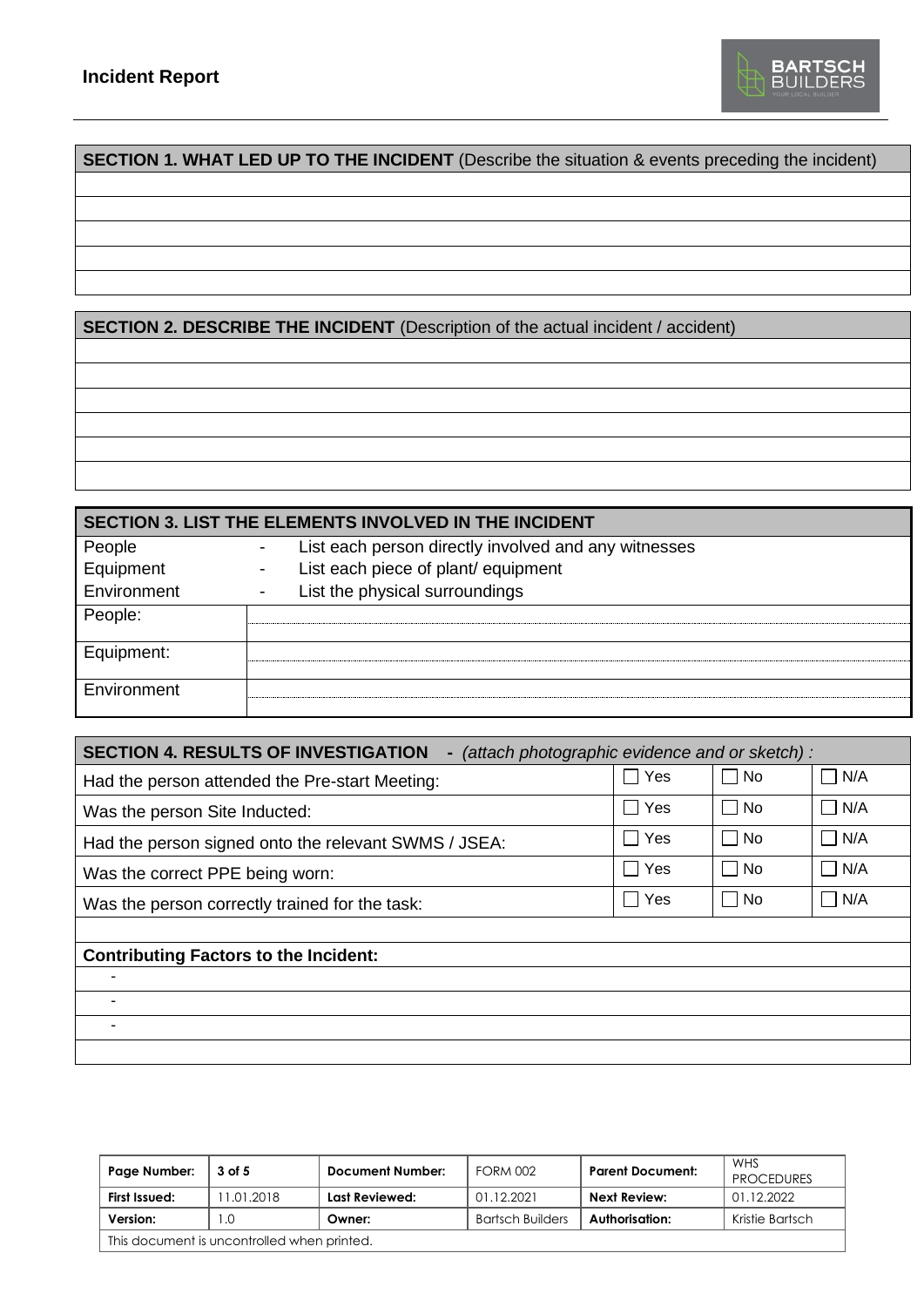

| <b>Root Cause of the Incident:</b> |                                                                 |            |  |              |                                       |       |                                           |
|------------------------------------|-----------------------------------------------------------------|------------|--|--------------|---------------------------------------|-------|-------------------------------------------|
|                                    |                                                                 |            |  |              |                                       |       |                                           |
|                                    |                                                                 |            |  |              |                                       |       |                                           |
|                                    |                                                                 |            |  |              |                                       |       |                                           |
| <b>Investigated By:</b>            | Signature:<br>Name:                                             |            |  |              |                                       | Date: |                                           |
|                                    | Name:                                                           |            |  | Signature:   |                                       |       | Date:                                     |
|                                    | SECTION 5. RECOMMENDED CORRECTIVE AND / OR PREVENTATIVE ACTION  |            |  |              |                                       |       |                                           |
| <b>Actions &amp; Controls:</b>     |                                                                 |            |  |              | <b>Person Allocated</b><br>to Actions |       | <b>Proposed</b><br><b>Completion Date</b> |
|                                    |                                                                 |            |  |              |                                       |       |                                           |
| Meeting                            | Raise at the next [type of, e.g. prestart]                      | $\Box$ Yes |  | $\square$ No |                                       |       |                                           |
|                                    | Should the JSEA / SWMS be reviewed                              | $\Box$ Yes |  | $\square$ No |                                       |       |                                           |
|                                    |                                                                 |            |  |              |                                       |       |                                           |
|                                    | Further Actions & Controls: (Utilising "hierarchy of controls") |            |  |              |                                       |       |                                           |
|                                    |                                                                 |            |  |              |                                       |       |                                           |
|                                    |                                                                 |            |  |              |                                       |       |                                           |
|                                    |                                                                 |            |  |              |                                       |       |                                           |
|                                    |                                                                 |            |  |              |                                       |       |                                           |
|                                    |                                                                 |            |  |              |                                       |       |                                           |
|                                    |                                                                 |            |  |              |                                       |       |                                           |
|                                    |                                                                 |            |  |              |                                       |       |                                           |
|                                    |                                                                 |            |  |              |                                       |       |                                           |
|                                    |                                                                 |            |  |              |                                       |       |                                           |
|                                    |                                                                 |            |  |              |                                       |       |                                           |
|                                    |                                                                 |            |  |              |                                       |       |                                           |
|                                    |                                                                 |            |  |              |                                       |       |                                           |
|                                    |                                                                 |            |  |              |                                       |       |                                           |
|                                    |                                                                 |            |  |              |                                       |       |                                           |
|                                    |                                                                 |            |  |              |                                       |       |                                           |
|                                    |                                                                 |            |  |              |                                       |       |                                           |

| Page Number:                                | 4 of 5     | Document Number: | <b>FORM 002</b>         | <b>Parent Document:</b> | <b>WHS</b><br><b>PROCEDURES</b> |  |
|---------------------------------------------|------------|------------------|-------------------------|-------------------------|---------------------------------|--|
| First Issued:                               | 11.01.2018 | Last Reviewed:   | 01.12.2021              | Next Review:            | 01.12.2022                      |  |
| Version:                                    | $\Omega$   | Owner:           | <b>Bartsch Builders</b> | Authorisation:          | Kristie Bartsch                 |  |
| This document is uncontrolled when printed. |            |                  |                         |                         |                                 |  |